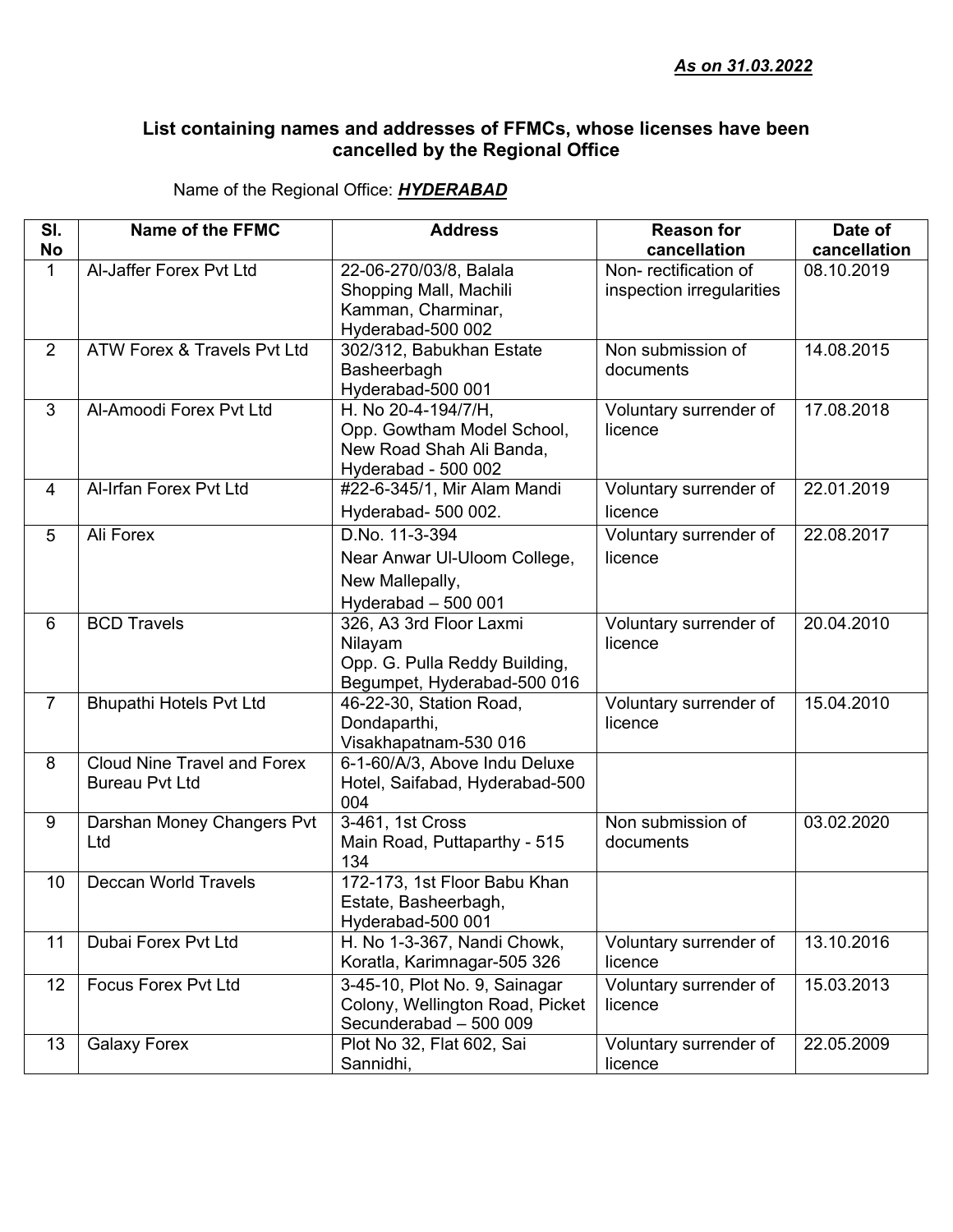|    |                                                  |                                                                                                                | As on 31.03.2022                  |            |
|----|--------------------------------------------------|----------------------------------------------------------------------------------------------------------------|-----------------------------------|------------|
|    |                                                  | Opp. Saibaba Temple Hindi<br>Nagar, Panjagutta- 500 034,<br>Hyderabad                                          |                                   |            |
| 14 | <b>Garuda Tours and Travels Pvt</b><br>Ltd,      | 3-5-290, Flat No 105, Mallik<br>Chambers, Hyderguda,<br>Hyderabad-500 029                                      | Voluntary surrender of<br>licence | 20.04.2010 |
| 15 | <b>Grace Travels Pvt. Ltd</b>                    | 164&165, Block A<br>$1st$ Floor,<br>Babukhan Estate, Basheerbagh<br>Hyderabad-500 001                          | Voluntary surrender of<br>licence | 25.06.2020 |
| 16 | <b>Green Channel Forex</b>                       | 8-3-977/1, Manasi Niwas,<br>Srinagar Colony. Hyderabad-<br>500 001                                             | Voluntary surrender of<br>licence | 27.07.2010 |
| 17 | <b>Horizon Travels Pvt Ltd</b>                   | 5-9-101/F, First Floor<br><b>Public Garden Road</b><br>Hyderabad - 500 001                                     | Voluntary surrender of<br>licence | 03.01.2022 |
| 18 | J & J Forex Pvt Ltd                              | 16-2-754/A/48, APAU Colony,<br>Gaddiannaram, Hyderabad -<br>500 060                                            | Voluntary surrender of<br>licence | 15.11.2017 |
| 19 | JP Forex Pvt Ltd                                 | D.No. 30-15-110, A.V. Towers<br>Daba gardens, Visakhapatnam<br>$-5300020$                                      | Voluntary surrender of<br>licence | 29.05.2017 |
| 20 | <b>JRSN Trafex Services Pvt Ltd</b>              | 15-4-10, Gowliguda Chaman<br>Hyderabad - 500 012.                                                              | Voluntary surrender of<br>licence | 28.01.2019 |
| 21 | Khandari Hotels                                  | 40-1-28, MG Road, Labbipet,<br>Vijayawada                                                                      | Voluntary surrender of<br>licence | 17.02.2010 |
| 22 | <b>KRK Distributors</b>                          | 5-9-161/2, Chappal Road,<br>Hyderabad-500 001                                                                  | Voluntary surrender of<br>licence | 29.11.2008 |
| 23 | Leo Meridian resorts Pvt Ltd                     | 202 Millennium Square,<br>Nagarjuna Circle, Road No 1,<br>Banjara Hills, Hyderabad                             |                                   |            |
| 24 | <b>Link International Travel</b><br>Agents P Ltd | D.No. 22-7-269/14,<br>I/S Deewan Devdi Salarjung<br>Market, Hyderabad - 500 002                                | Non submission of<br>documents    | 14.12.2017 |
| 25 | Lorven Forex Services Pvt Ltd                    | 3-6-462/9, Street No.5<br>Himayat Nagar<br>Hyderabad-500 029                                                   | Voluntary surrender of<br>licence | 29.05.2015 |
| 26 | Laxman Forex Travels &<br>Realtors Pvt. Ltd.     | No. 311 Bhanu Enclave, 7-1-<br>638<br><b>Beside ESI Hospital</b><br>Sunder Nagar<br>Hyderabad $-500038$        | Voluntary surrender of<br>licence | 10.02.2016 |
| 27 | Manjeera Hotels & Resorts<br>Ltd.                | GF 19-22, Annapurna Block<br>Aditya enclave, Ameerpet<br>Hyderabad- 500 038                                    | Voluntary surrender of<br>licence | 01.07.2014 |
| 28 | M.A. Tours and Travel India<br>Pvt Ltd           | Pragathi Chambers, B-Block,<br>Ground Floor, H.No.3-6-66,<br>Skyline Road, Basheerbagh,<br>Hyderabad $-500029$ | Voluntary surrender of<br>licence | 13.09.2019 |
| 29 | Marlen Finance Pvt Ltd                           | Flat No. 402, Survey No. 12,<br>Bhaskar Empire, Maseedbanda<br>Kondapur Village,                               | Non submission of<br>documents    | 05.12.2017 |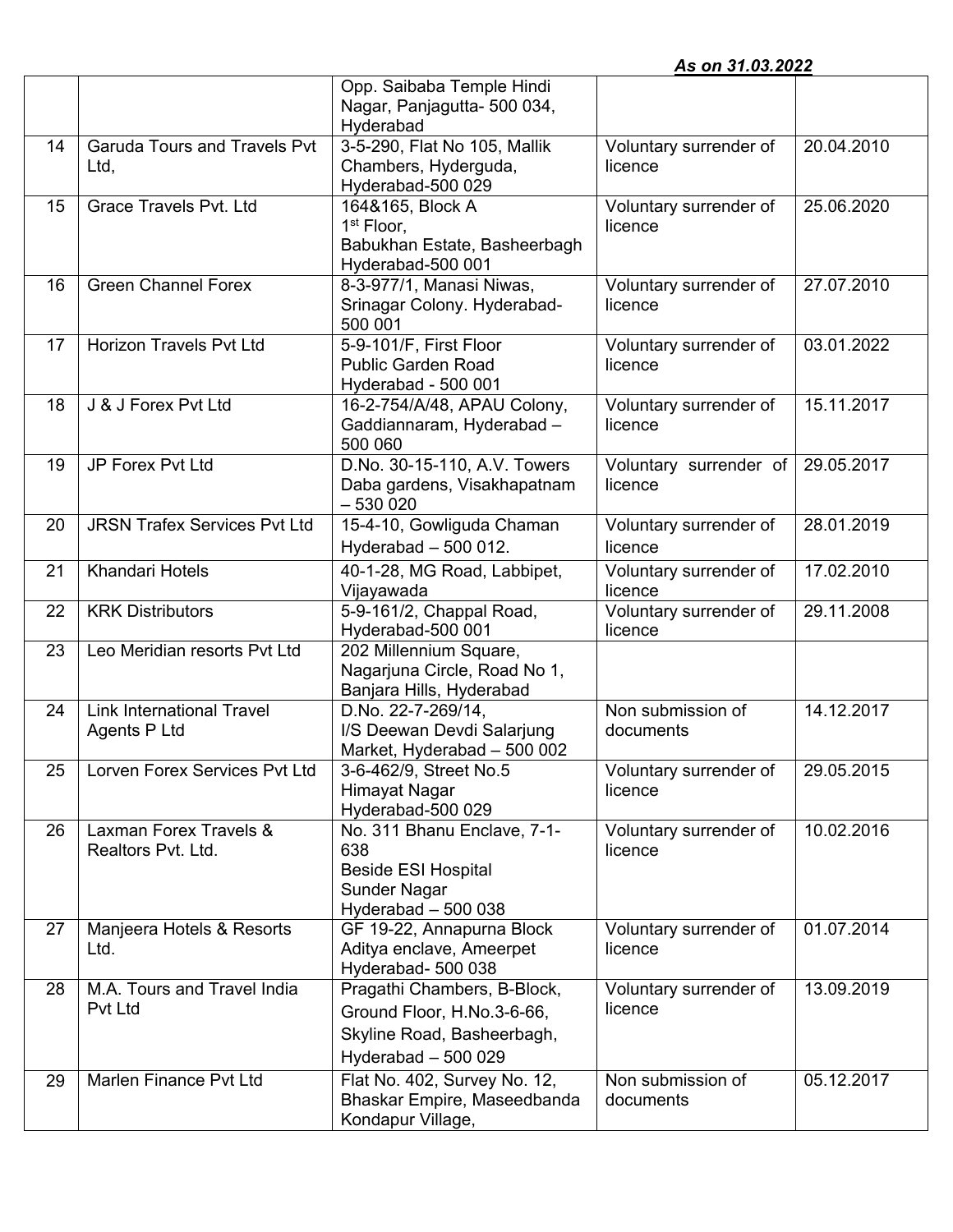|  | As on 31.03.2022 |  |
|--|------------------|--|
|  |                  |  |

|    |                                       | <b>Serilingampally Municipality</b>                 |                        |            |
|----|---------------------------------------|-----------------------------------------------------|------------------------|------------|
|    |                                       | Hyderabad $-500019$                                 |                        |            |
| 30 | Mohammedia Forex Pvt. Ltd             | 23-2-233, Near Volta Hotel,                         | Non submission of      | 19.11.2019 |
|    |                                       | Moghalpura, Hyderabad - 500                         | documents              |            |
|    |                                       | 002                                                 |                        |            |
| 31 | <b>MRSS Hitech Marketing</b>          | 12-2-825/12/A/2, Opp Petrol                         |                        |            |
|    |                                       | Pump, Mehdipatnam,                                  |                        |            |
|    |                                       | Hyderabad-500 028                                   |                        |            |
| 32 | Noble Forex Pvt Ltd                   | 5-4-104/202, 2nd Floor,                             | Voluntary surrender of | 16.11.2011 |
|    |                                       | Veerabadra Arcade, MG Road,                         | licence                |            |
|    |                                       | Ranigunj Secunderabad-500                           |                        |            |
|    |                                       | 003                                                 |                        |            |
| 33 | <b>OneStop Forex &amp; Holidays</b>   | # 6-1-60/A, 1st Floor, Above                        | Voluntary surrender of | 03.10.2021 |
|    | <b>Private Limited</b>                | Hotel Indu Deluxe, Beside                           | licence                |            |
|    |                                       | RBI, Saifabad, Hyderabad -                          |                        |            |
|    |                                       | 500 004                                             |                        |            |
| 34 | Palguni Travels & Forex Pvt           | 106/2A, 2 RT: G-3, Auchyut                          | Voluntary surrender of | 27.01.2016 |
|    | Ltd                                   | Mazon                                               | licence                |            |
|    |                                       | S.R. Nagar, Hyderabad-500 038                       |                        |            |
| 35 | Prabhat Stores & Money                | 27-4-50, Main Road, Near                            | Non submission of      | 31.10.2011 |
|    | <b>Changers Pvt Ltd</b>               | Srikant Theatre,                                    | documents              |            |
|    |                                       | Visakhapatnam-530002                                |                        |            |
| 36 | Praneeta Forex Pvt Ltd                | 3-1-15/3, Saidabad Colony,                          |                        |            |
|    |                                       | Armur -503 224                                      |                        |            |
| 37 | Safa Forex Pvt Ltd                    | 11-3-838 ANS Plaza, New                             | Voluntary surrender of | 15.03.2018 |
|    |                                       | Mallepally Hyderabad - 500 001                      | licence                |            |
| 38 | Sai Money Exchange Pvt Ltd            | # 3/130, Potti Sree Ramulu                          | Voluntary surrender of | 03.04.2018 |
|    |                                       | <b>Street</b>                                       | licence                |            |
|    |                                       | Rajampet-516 115.                                   |                        |            |
|    |                                       |                                                     |                        |            |
| 39 | Sastry Forex Pvt Ltd                  | Flat 102, Alakya Residency,                         |                        |            |
|    |                                       | Opp RTC Complex, Meena                              |                        |            |
|    |                                       | Plastic Road, 48-12-3, Srinagar,                    |                        |            |
|    |                                       | Visakhapatnam-530 016                               |                        |            |
| 40 | Seagul Forex Pvt Ltd                  | No.11 Ground Floor, Gupta                           |                        |            |
|    |                                       | Estate, Basheerbagh Cross                           |                        |            |
|    |                                       | Road,                                               |                        |            |
|    |                                       | Hyderabad- 500 001                                  |                        |            |
| 41 | Sensage Financial Service Pvt         | 10-2-5/11, AC Guards Near                           | Voluntary surrender of | 06.06.2018 |
|    | Ltd.                                  | Income Tax Towers Hyderabad                         | licence                |            |
|    |                                       | $-500004$                                           |                        |            |
| 42 | <b>Smart Travel Solutions Pvt Ltd</b> | 5-10-188/2, Shop No 7, Summit                       | Voluntary surrender of | 21.06.2020 |
|    |                                       | Apartment Hill, Fort Road,                          | licence                |            |
|    |                                       | Adarsh Nagar                                        |                        |            |
|    |                                       | Hyderabad - 500 004.                                |                        |            |
| 43 | <b>Smart value Forex</b>              | N.V. Plaza 1st floor Dwarakapuri                    |                        |            |
|    |                                       | colony, Saibaba Temple street,                      |                        |            |
|    |                                       | Hyderabad-500 082                                   |                        |            |
| 44 | <b>Tirumala Travels Pvt Ltd</b>       | 3-6-291/9, Hyderguda                                | Voluntary surrender of | 04.10.2019 |
|    |                                       | Hyderabad $-500029$                                 | licence                |            |
| 45 | <b>Travel Express Pvt.Ltd</b>         | No.58&59, Nagarjuna Hills,                          | Non submission of      | 24.04.2018 |
|    |                                       | Saranya Building, Punjagutta,<br>Hyderabad-500 082. | documents              |            |